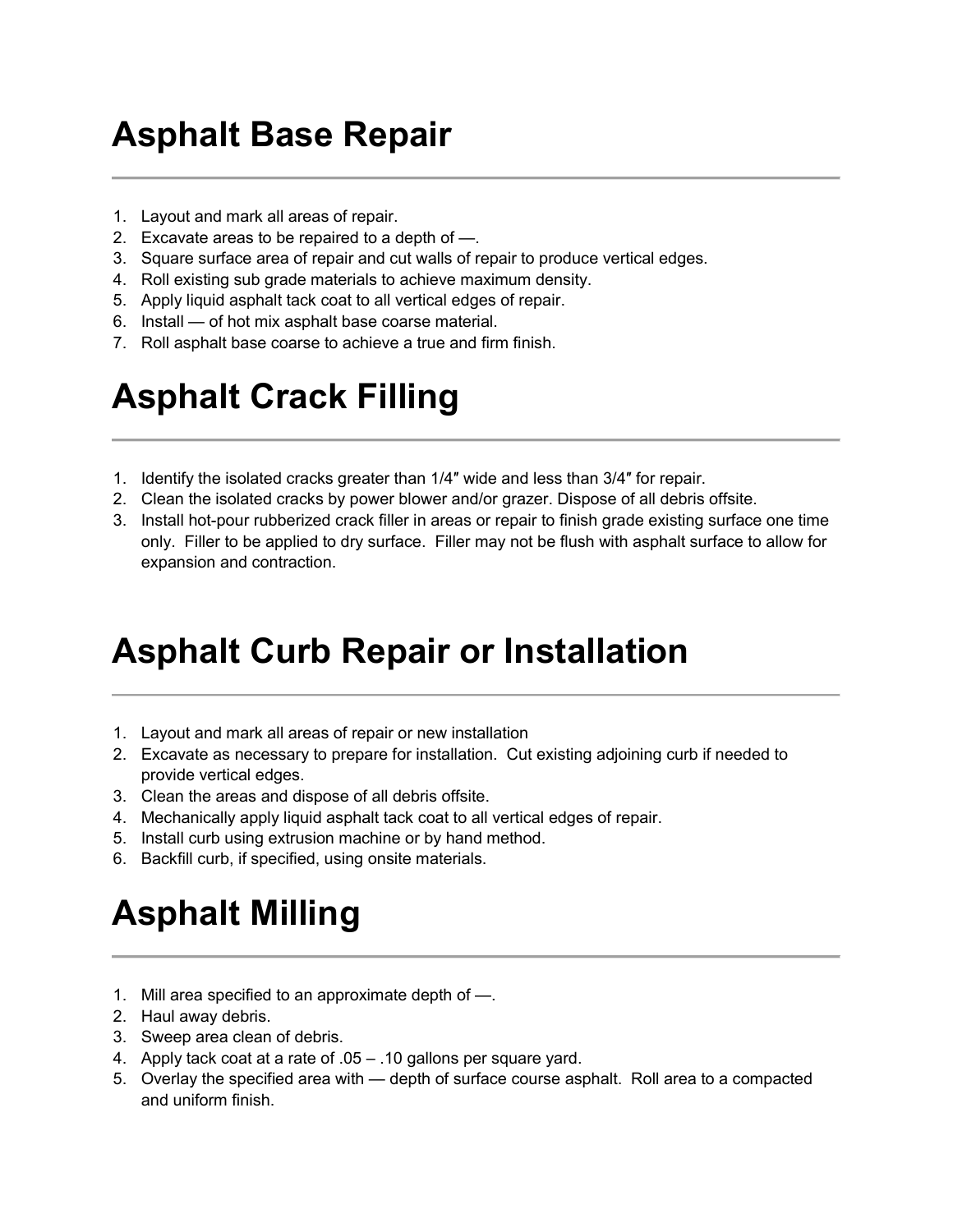# Asphalt Overlay with Milling Along Gutter Pans

- 1. Sweep the existing asphalt clean.
- 2. Mill asphalt pavement along perimeter of concrete gutter pans.
- 3. Apply tack coat at a rate of .05 .10 gallons per square yard.
- 4. Overlay the specified area with 1 1/2 " depth of surface coarse asphalt.

## Asphalt Full-Depth Replacement

- 1. Saw cut & excavate existing asphalt and remove off site.
- 2. Excavate \_" of soil/dirt.
- 3. Supply, lay \_ tonnes of subbase material.
- 4. Grade and compact to maximum density.
- 5. Set laser and fine grade to proper water flow pattern.
- 6. Machine lay \_ tonnes of Hot Mix Asphalt and compact finish to \_ compacted thickness.

## Asphalt Repair

- 1. Layout and mark all areas of repair.
- 2. Excavate areas to be repaired to a depth of —.
- 3. Square surface area of repair and cut walls of repair to produce vertical edges.
- 4. Roll existing sub grade materials to achieve maximum density.
- 5. Apply liquid asphalt tack coat to all vertical edges of repair.
- 6. Install of hot mix asphalt base coarse material.
- 7. Roll asphalt base coarse to achieve a true and firm finish.
- 8. Install of hot mix asphalt surface coarse material.
- 9. Roll surface coarse to achieve a true and firm finish matching existing grade.

# Asphalt Resurfacing

- 1. Layout and mark all areas of repair.
- 2. Crack seal surface cracks,  $\frac{1}{4}$ "  $\frac{3}{4}$ ".
- 3. Cut out and replace sections with larger cracks.
- 4. Square surface area of repair and cut walls of repair to produce vertical edges.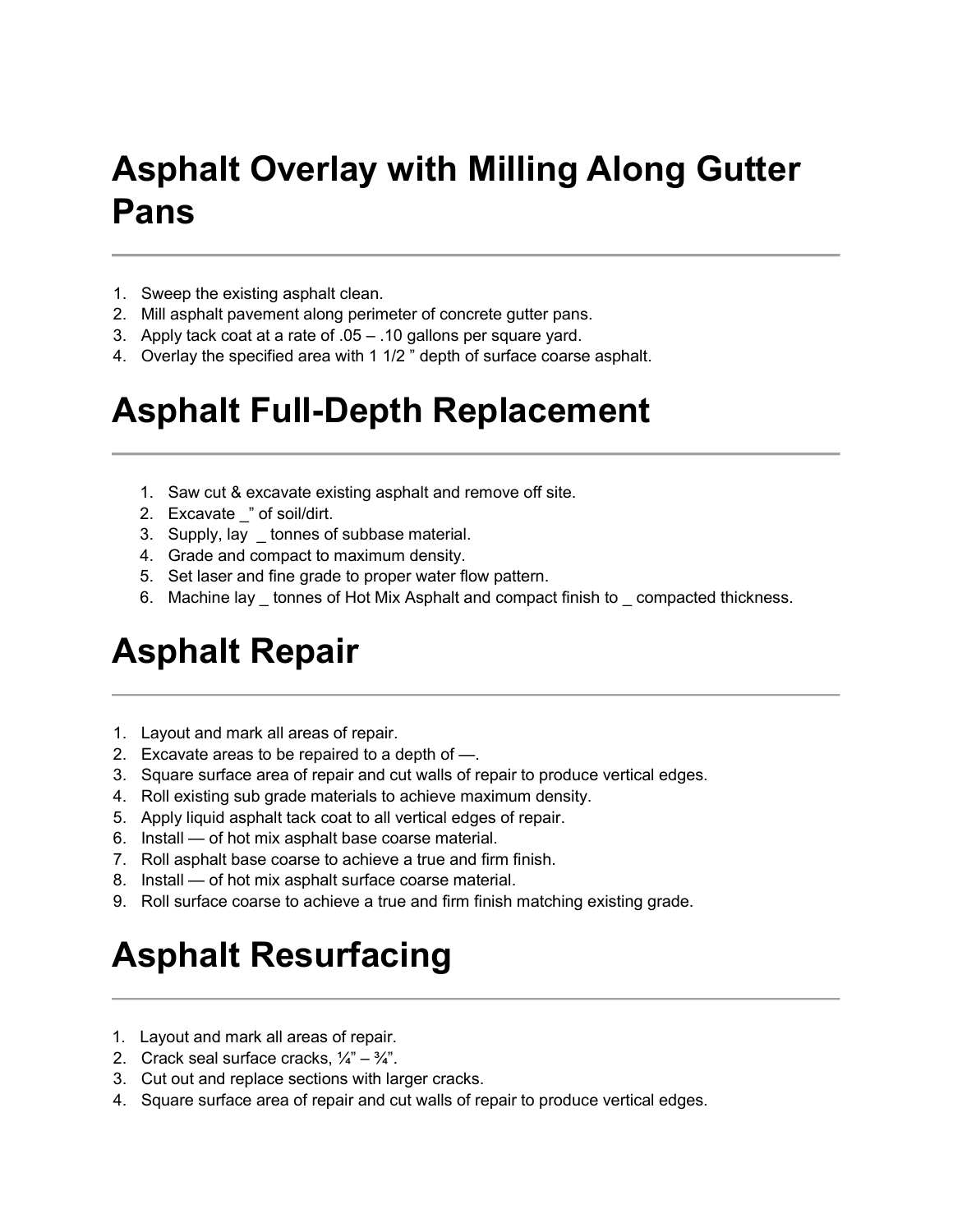- 5. Roll existing sub grade materials to achieve maximum density.
- 6. Apply liquid asphalt tack coat to all vertical edges of repair.
- 7. Install of hot mix asphalt base coarse material.
- 8. Roll asphalt base coarse to achieve a true and firm finish on replacement patch sections.
- 9. Install of hot mix asphalt surface coarse material on complete resurfacing area.
- 10. Roll surface coarse to achieve a true and firm finish matching existing grade.

## Asphalt Rinsing

- 1. Treat oil spots and rinse area using low pressure cold water rinse.
- 2. Water and water supply to be supplied by owner.

## Asphalt Seal - Rout and Seal

- 1. Layout cracks identified for treatment.
- 2. Chase all random cracks and control joints with saw or grinder to restore proper width and depth.
- 3. Clean out and prime joints.
- 4. Furnish, install and tool polyurethane or hybrid sealant into prepared joint.

## Asphalt Sealcoating

Sealcoating Mixture – commercial-grade environmentally-friendly, water-based and mineral-filled asphalt emulsion pavement sealer fortified with special surfectants to promote superior adhesion and durability. Select aggregate is job-mixed to produce a slip-resistant coating that dries to a deep, rich black color. Clean entire parking lot of all debris utilizing high powered air brooms and steel brushes.

- 1. Scrape and prime coat areas of oil saturation with heavy duty bonding agent to promote adhesion.
- 2. Apply 2 coats of sealer to entire area to fill asphalt pores and irregularities and assure a top wearing surface for long lasting protection.
- 3. Apply a heavy-duty wearing coat to high traffic areas and sharp turning areas for longer lasting protection.
- 4. Hand apply around all curbs, sidewalks, concrete aprons, buildings, and other appurtenances.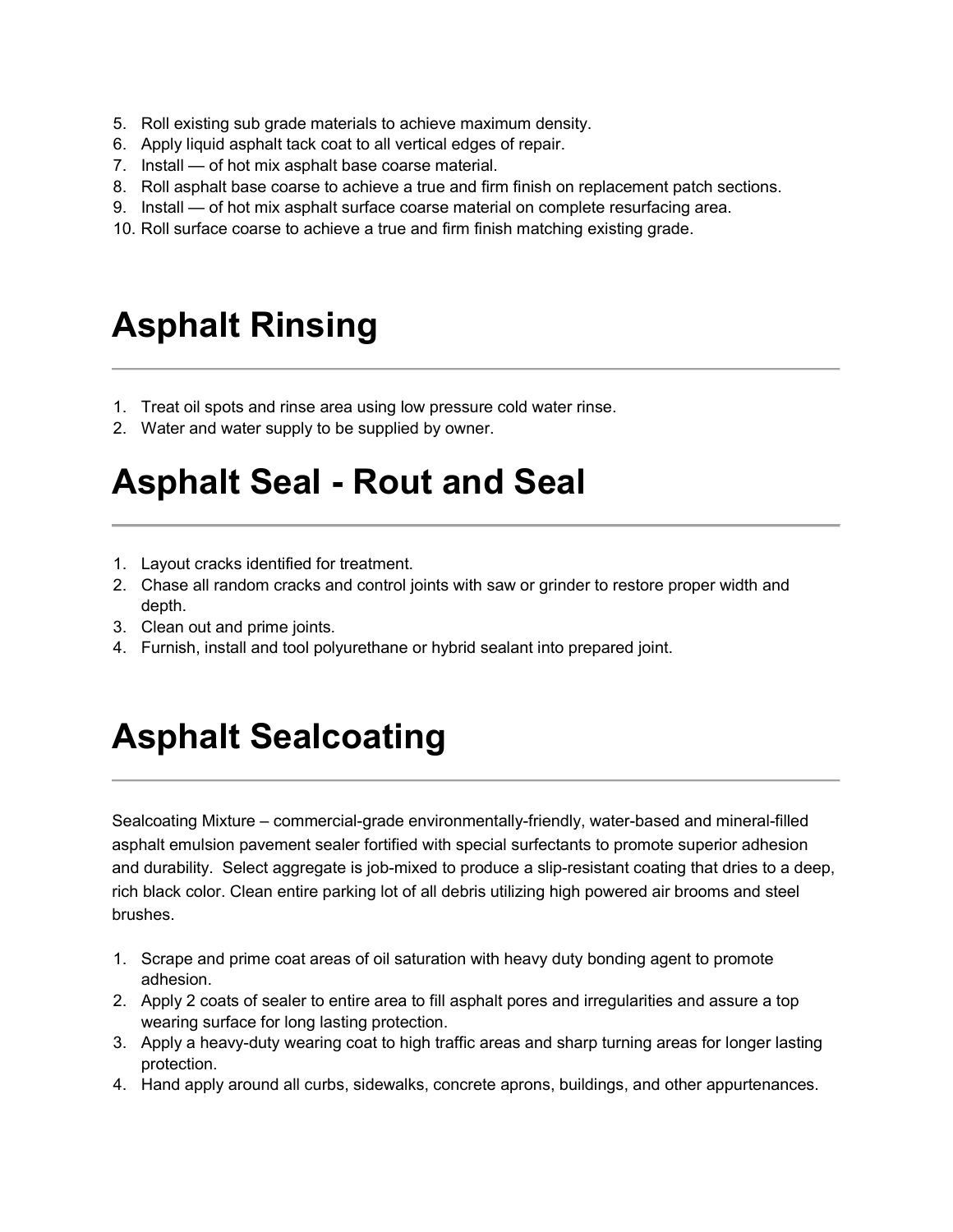# Asphalt Speed Bump Installation

- 1. Layout and mark area(s) for placement of speed bump(s)
- 2. Clean area of all dirt and debris.
- 3. Tack coat area of installation using liquid asphalt.
- 4. Install hot mix surface asphalt to a maximum height of 3″ at the apex and a width of 24″.

## Asphalt Surface Patching

- 1. Layout and mark all areas of repair.
- 2. Cut heel around perimeter of area to be repaired.
- 3. Clean repair area of vegetation, dirt and surface debris as required. Dispose of all debris offsite.
- 4. Mechanically apply liquid asphalt tack coat to complete area of surface repair.
- 5. Install average minimum depth of hot mix asphalt surface coarse material.
- 6. Roll surface coarse to achieve a true and firm finish. Match existing grade at butt of heel.

## Asphalt Temporary Pothole Repair

NOTE: Due to the temporary nature of this type of patching, no warranties are implied.

- 1. Mark out areas of repair.
- 2. Sweep and prep areas
- 3. Install cold patch material and compact.
- 4. Clean work area of construction debris.

## Concrete Collar Repair

- 1. Layout and mark all areas of repair.
- 2. Remove existing storm drains frame and grate.
- 3. Saw cut an area approximately 4′ x 4′ of existing asphalt. Excavate to approximately 8″ and haul debris off site.
- 4. Install rebar grid pattern, supply and pour 12″ of 4500 PSI concrete with air entrainment.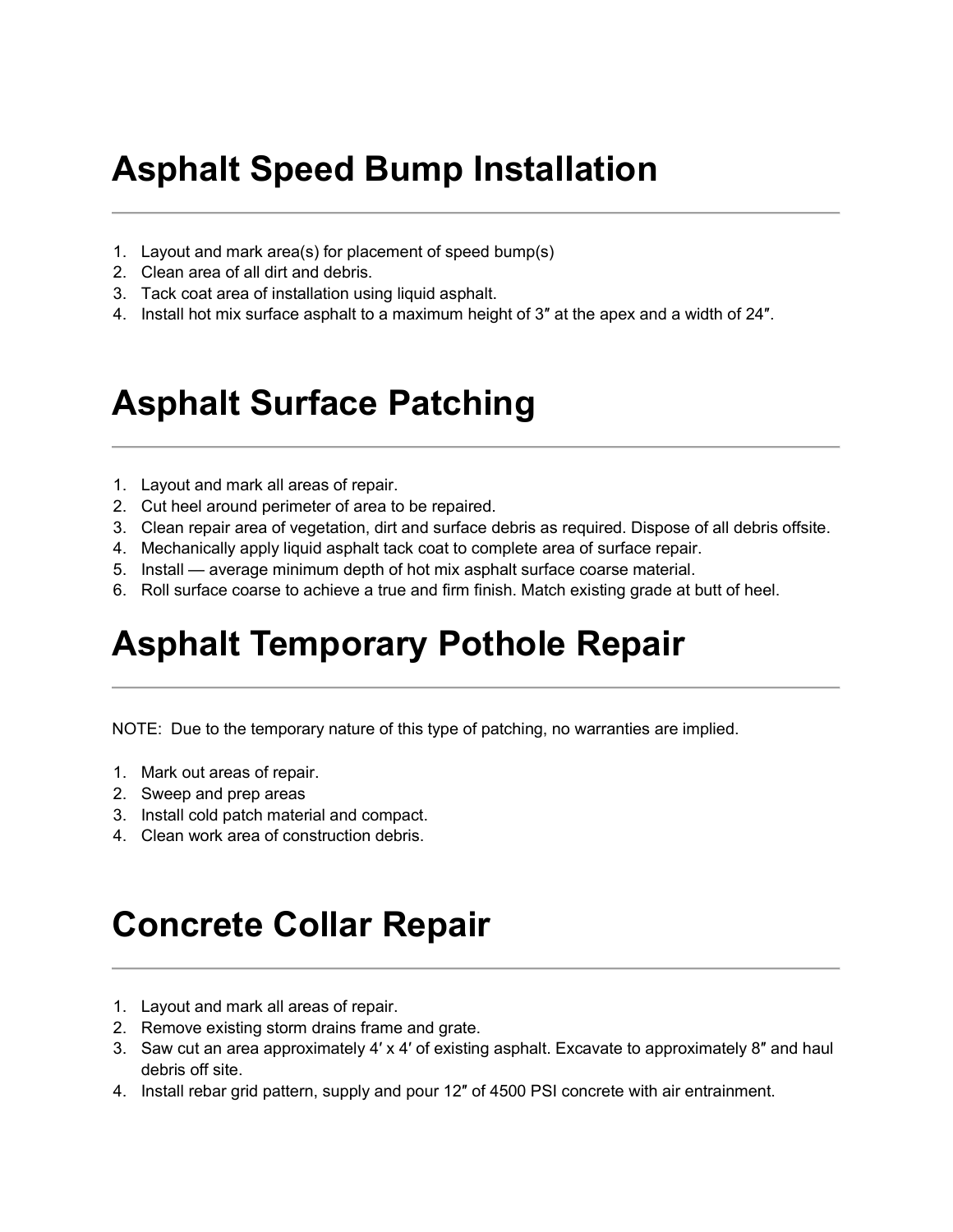- 5. Float surface of concrete and apply a light broom finish.
- 6. Replace frame and grate, clean area of work debris and barricade site for 4 5 days to allow for curing.

## Concrete Curb and Gutter Repair

- 1. Excavate curb and gutter to a depth of 8″. Haul away concrete debris.
- 2. Tamp base for compaction.
- 3. Form up curb and gutter to local specifications.
- 4. Pour concrete using 3500 PSI air entrained concrete at a 3 1/2″ slump.
- 5. Place control joints every 10′ and expansion every 80′.
- 6. Place light broom finish on curb.
- 7. Strip forms and back fill areas.
- 8. Supply barricades where needed.
- 9. Clean up job site.

## Concrete Curb Painting

- 1. Thoroughly hand scrape entire curb area.
- 2. Remove all paint chippings and debris from property.
- 3. Re-paint all previously painted curbs.

# Concrete Curb Removal and Replacement

- 1. Layout and mark all areas of repair.
- 2. Break up and remove areas to be repaired to the nearest joint or saw cut. Dispose of debris off site.
- 3. Install forms as necessary.
- 4. Compact existing subgrade materials to achieve maximum density.
- 5. Pour concrete using 3500 PSI air entrained concrete to match existing adjacent curbs.
- 6. Install expansion joint material every 150 linear feet. Install crack control joints every 10 linear feet.
- 7. Place light broom finish on surface for traction.
- 8. Remove forms and backfill adjacent disturbed areas using onsite materials.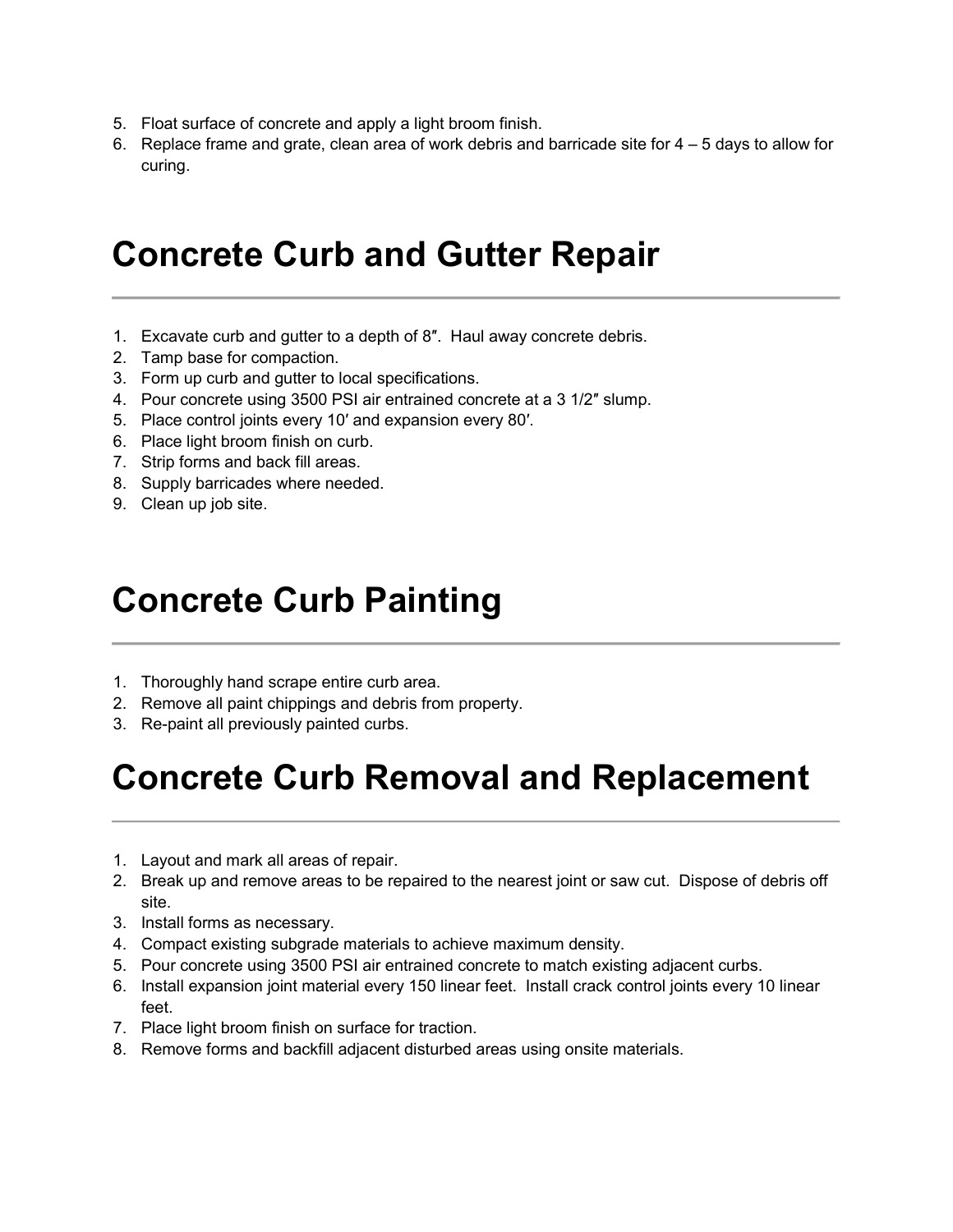# Concrete Curb Sandblasting

- 1. Sandblast all painted curbs.
- 2. Provide pedestrian and vehicular protection.
- 3. Protect all Chesapeake Bay storm drains to filter and protect drains from paint debris run-off.
- 4. Daily Construction Clean up and rinsing.
- 5. Remove sand and paint chipping from property. Haul away debris.

# Concrete Curb Staining

- 1. Clean existing surface that is to be stained.
- 2. Apply 2 coats of HG concrete stain as directed.

### Concrete Efflorescence Cleaning

- 1. Application of heavy duty masonry cleaner to all areas affected.
- 2. Allow proper dwell time for cleaning agent.
- 3. Utilize a 3000 PSI hot/cold water blast to remove cleaning agent and underlying efflorescence.
- 4. If efflorescence build-up is too thick for chemical penetration a wet sand injection in the water blast will be needed at an additional cost.

# Concrete Entrance Removal and Replacement

- 1. Layout and mark all areas of repair.
- 2. Break up and remove areas to be repaired. Dispose of concrete debris off site.
- 3. Install forms as necessary to retain and support concrete.
- 4. Compact existing subgrade materials to achieve maximum density.
- 5. Install \_\_\_\_" depth 3500 psi air-entrained concrete. Install expansion joint materials at all existing concrete surfaces abutting new entrance.
- 6. Remove forms and restore adjacent disturbed areas using onsite materials.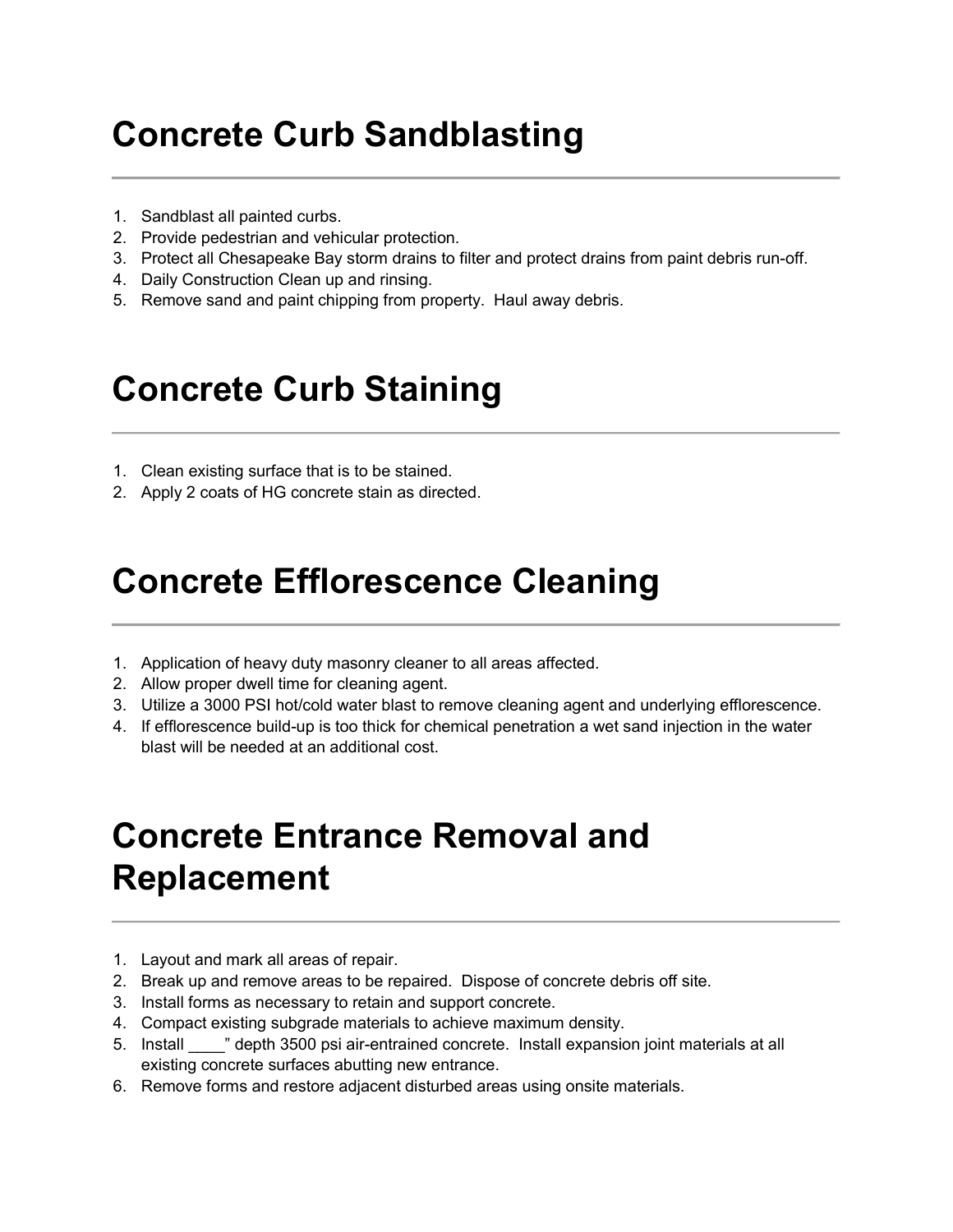# Concrete Exposed Aggregate Sidewalk Repair

- 1. Layout and mark all areas of repair.
- 2. Demolish and remove areas to be repaired to the nearest joint or saw cut. Dispose of all debris off site.
- 3. Form up to dimensions specified by customer to a minimum depth of 4″.
- 4. Place 6 x 6 x 10 gauge wire mesh throughout slab area or vs fiber reinforced concrete.
- 5. Pour new concrete using 3500 PSI air entrained concrete with comparable stone aggregate and curing retarding agent.
- 6. Place construction joints where needed. Place 4″ fiber expansion where needed.
- 7. Float surface of concrete and wash off top layer of concrete exposing stone at surface.
- 8. Allow to cure for a period of approx. 48 hours. Apply light acid wash to remove residual film.
- 9. Strip forms and back fill areas.
- 10. Supply barricades where needed. Remove forms and restore adjacent disturbed areas using onsite materials.

### Concrete Loading Dock Repair

- 1. Barricade entire loading dock areas.
- 2. Demolish deck of loading dock.
- 3. Haul all concrete debris from site.
- 4. Cut existing residual wire and or rebar.
- 5. Haul away from site.
- 6. Core drill at 12″ intervals around top perimeter of existing wall.
- 7. Install #4 rebar with a 90 degree angle into the new deck extending to structural wall.
- 8. Install expansion joint along entire length of loading dock.
- 9. Form new deck as required. Deck will be formed to allow water run-off.
- 10. Furnish and install approximately 12″ of new 5000 PSI concrete with air.
- 11. Float surface of concrete and apply a light broom finish on all
- 12. Strip forms and remove all construction debris from site.

### Concrete Pad Installation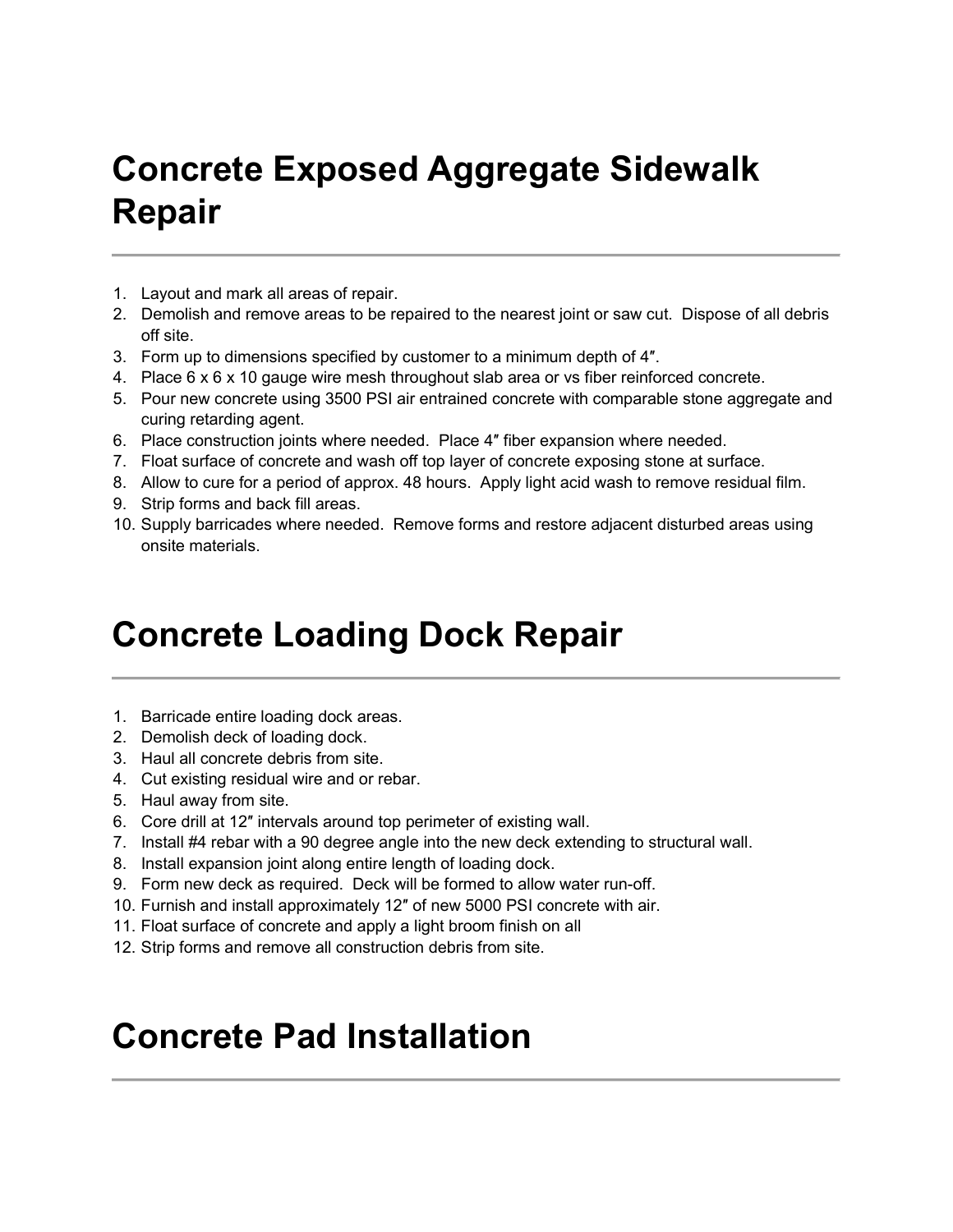- 1. Layout and mark area of pad.
- 2. Saw cut existing asphalt or concrete along perimeter of pad.
- 3. Excavate area of pad to a depth of . Dispose of all debris offsite.
- 4. Tamp existing sub grade materials to achieve maximum density.
- 5. Install stone as necessary.
- 6. Compact stone aggregate material to achieve maximum compaction.
- 7. Reinforce with one layer of welded wire mesh.
- 8. Install \_\_\_\_\_\_\_\_\_\_of 4000 PSI air entrained concrete and finish level with top of adjacent paving.
- 9. Rough-broom finish concrete surface to ensure traction.
- 10. Remove forms and restore adjacent disturbed areas using onsite materials.

NOTE: Five (5) days curing time is required prior to use in order for warranty to be valid.

## Concrete Patching

- 1. Clean out loose debris for areas to be patched.
- 2. Apply scrub coat of cement to surface to be patched.
- 3. Patch area using topping bond. Place brush surface on area for traction. Supply barricade where needed.
- 4. Clean up job site.

### Concrete Pool Deck Repair

- 1. Layout and mark all areas of repair.
- 2. Break up and remove areas to be repaired. Dispose of concrete debris off site.
- 3. Tamp base with vibratory tamper for compaction. Form up for new pool deck.
- 4. Place 6 x 6 x 10 wire mesh in pool deck area.
- 5. Pour concrete using 3500 PSI air entrained concrete at a 4″ slump. Screed area to level.
- 6. Place construction joints and expansion where needed.
- 7. Place light broom finish on pool deck for traction.
- 8. Provide barricades where needed.
- 9. Remove forms and restore adjacent disturbed areas using onsite materials.

# Concrete Ramp (Handicap) Installation

- 1. Break up existing handicap ramp. Haul away debris.
- 2. Form up for new handicap ramp.
- 3. Check base for compaction.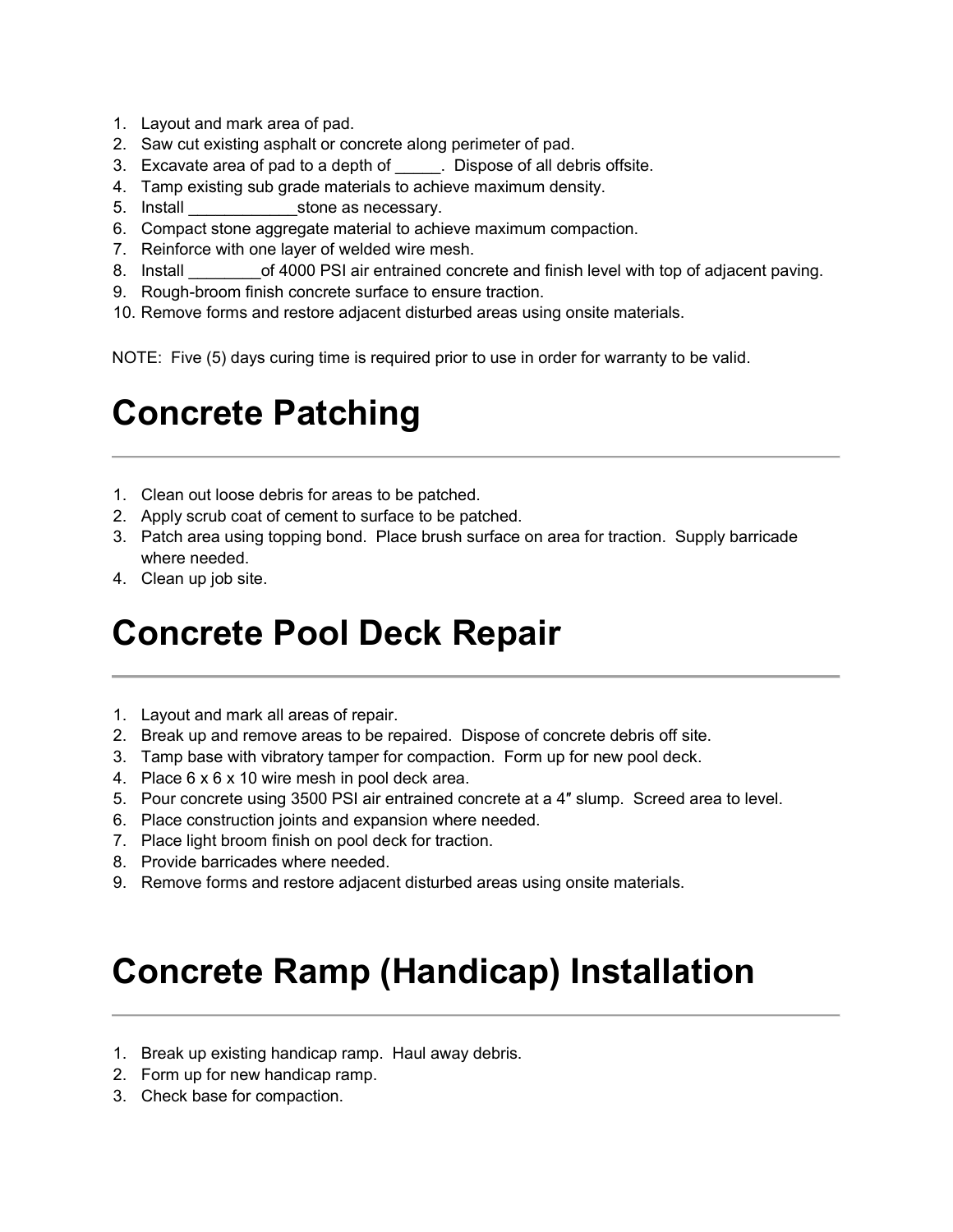- 4. Place 6 x 6 x 10 wire mesh in ramp area.
- 5. Pour concrete using 3500 PSI air entrained concrete at a 4-inch slump. Screed ramp.
- 6. Place construction joints and expansion where needed.
- 7. Apply required finish on ramp for traction.
- 8. Provide barricades where needed.
- 9. Strip forms and clean up job site.

### Concrete Sidewalk Caulking

- 1. Cut out any defective caulking within sidewalk control joints.
- 2. Clean per manufacturer's specifications, prime and repack all caulking joints using the proper sized backer rod to assure the proper widths to depth ratio.
- 3. Apply bond breaker tape where needed to avoid an improper 3-sided caulk joint.
- 4. Seal prepared joints using a 2-part polyurethane sealant of the proper color. Tool each joint using a dry metal pointer to assure a smooth wrinkle free bond.

#### Concrete Sidewalk Installation

- 1. Layout and mark all areas of repair.
- 2. Dig out sod or dirt for new sidewalk.
- 3. Form up to dimensions specified by customer to a minimum depth of 4″.
- 4. Place 6 x 6 x 10 gauge wire mesh throughout slab area or vs fiber reinforced concrete.
- 5. Pour new concrete using 3500 PSI air entrained concrete.
- 6. Place construction joints where needed. Place 4″ fiber expansion where needed.
- 7. Place medium broom finish on surface.
- 8. Remove forms and restore adjacent disturbed areas using onsite materials.
- 9. Supply barricades where needed.

## Concrete Sidewalk Power washing

- 1. Application of concrete cleaning solution and/or degreasing solution, where necessary, using high pressure spray and hot water, followed by a clear water rinse to remove gum, dirt, moss, mildew, algae and pollutants.
- 2. Water and water supply to be supplied by owner.
- 3. All windows, doors, and ledges will be rinsed and wiped down where necessary. Bottom of doors will be taped to prevent water from going under doors.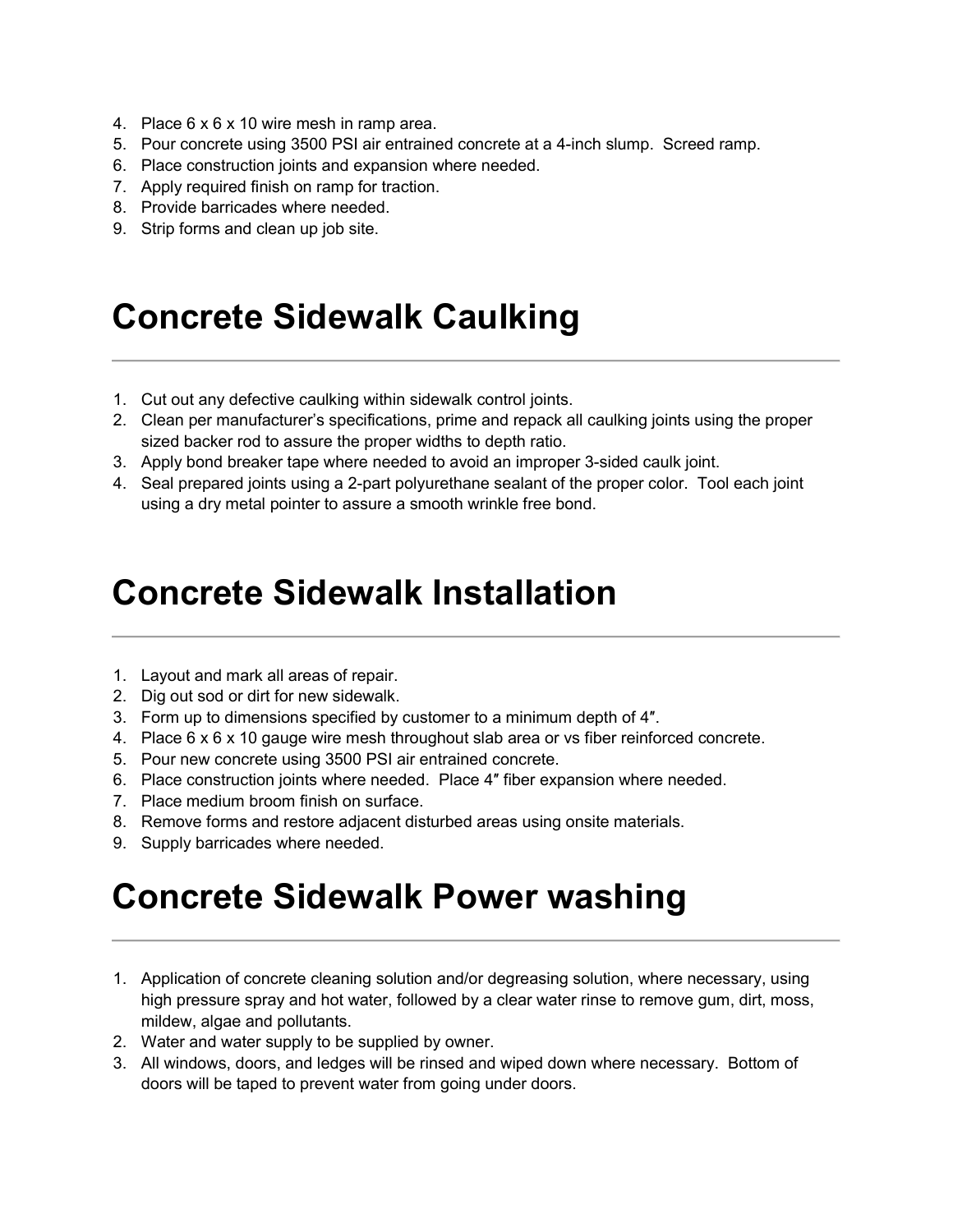# Concrete Sidewalk Repair

- 1. Layout and mark all areas of repair.
- 2. Demolish and remove areas to be repaired to the nearest joint or saw cut. Dispose of all debris off site.
- 3. Form up to dimensions specified by customer to a minimum depth of 4″.
- 4. Place 6 x 6 x 10 gauge wire mesh throughout slab area or use fiber reinforced concrete.
- 5. Pour new concrete using 3500 PSI air entrained concrete.
- 6. Place construction joints where needed. Place 4″ fiber expansion where needed.
- 7. Place medium broom finish on surface.
- 8. Strip forms and backfill sidewalk.
- 9. Supply barricades where needed. Remove forms and restore adjacent disturbed areas using onsite materials.

### Concrete Sidewalk Sealing

- 1. Prepare surface with appropriate cleaning method.
- 2. Allow adequate time for surface to dry.
- 3. Apply Aqua Treat Water Repellent Sealing solution to surface.
- 4. Glass, metal, plastic and other non-porous substrates will be protected from over spray.

# Concrete Full Depth Spall Repair

- 1. Layout and mark areas to be restored.
- 2. Saw cut perimeter of patch to a minimum depth of  $\frac{1}{2}$ .
- 3. Jackhammer and chip detail within area to a minimum depth of 3″, exposing top layer of steel by at least ¼" surround (splice steel with loss of 25% or greater with new bar to match size and strength).
- 4. Remove defective material thru slab (as indicated by fractures and sounding) and place forms and shoring below.
- 5. Pre-soak patch to saturation and allow to dry (SSD).
- 6. Coat entire patch with scrub coat of cement slurry as a bonding agent.
- 7. Furnish and install 4500 PSI air-entrained high-early-strength concrete, troweled smooth and finished to light broom texture.
- 8. Remove forms, clean up site and dispose of debris.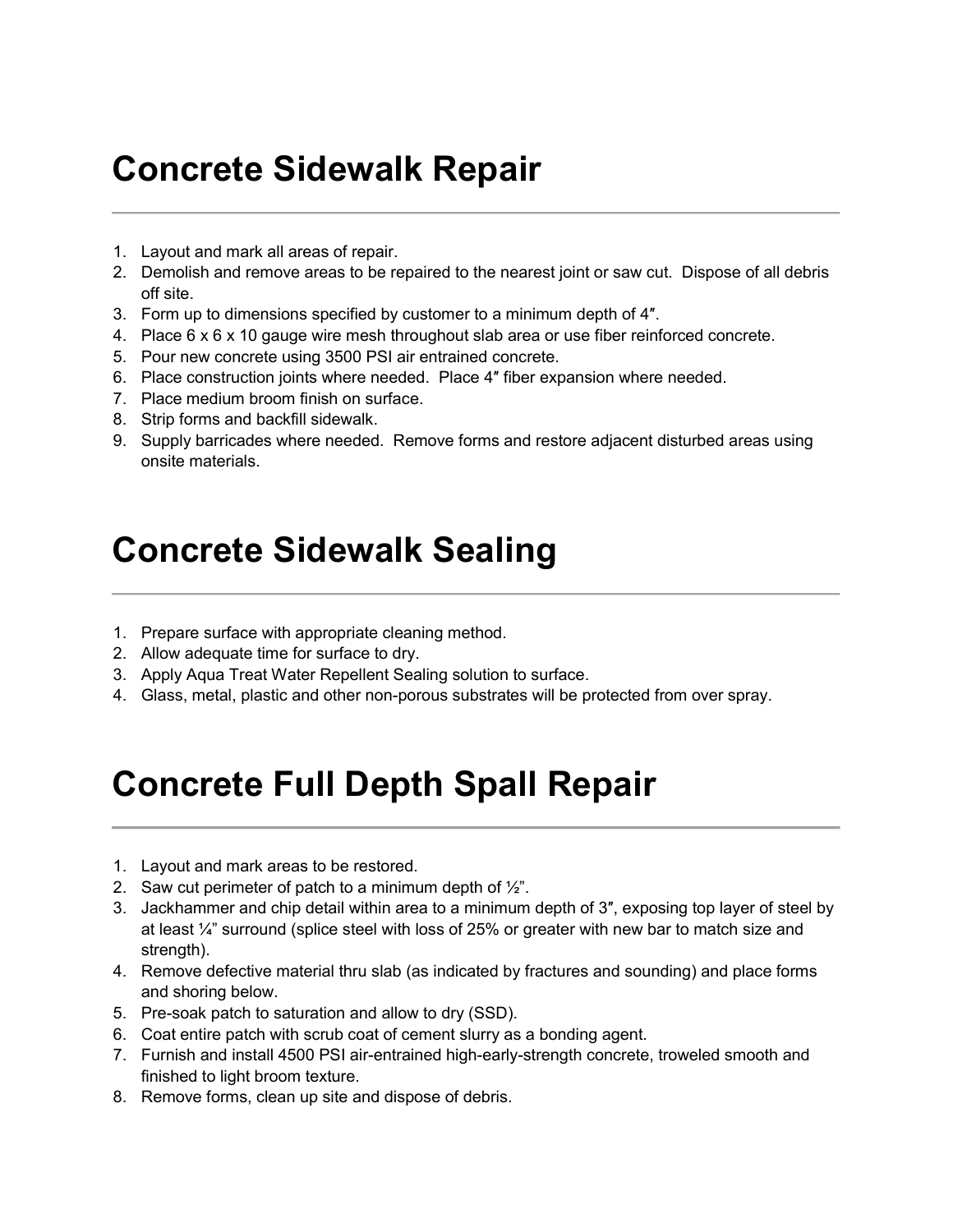# Concrete Partial Depth Spall Repair

- 1. Layout and mark areas to be restored.
- 2. Saw cut perimeter of patch to a minimum depth of  $\frac{1}{2}$ .
- 3. Jackhammer and chip detail within area to a minimum depth of 3″, exposing top layer of steel by at least ¼" surround (steel with loss of 25% or greater will be spliced with new bar to match size and strength).
- 4. Presoak patch to saturation and allow to dry (SSD) without standing water.
- 5. Coat entire patch with bonding agent.
- 6. Furnish and install 4500 PSI air-entrained high-early-strength concrete, troweled smooth and finished to a light broom texture.
- 7. Remove forms, clean up site and dispose of debris.

### Concrete (Stamped) Installation

- 1. Layout and mark area of installation or repair.
- 2. Saw cut existing asphalt or concrete along perimeter of effected area.
- 3. Excavate area of pad to a depth of "and dispose of offsite.
- 4. Compact existing subgrade materials to achieve maximum density.
- 5. Install 57 stone (¾") stone if necessary and compact.
- 6. Reinforce with one layer of 6″ x 6″ wire mesh.
- 7. Install  $\blacksquare$  of 4000 psi air-entrained pea gravel concrete and finish level with top of adjacent paving or landscape.
- 8. Apply release agent and tamp in stamp pattern chosen by customer to an even pattern throughout.
- 9. After 24 hrs. cure time, power wash excess release agent off of surface.
- 10. After sufficient dry time, apply high-gloss sealer and aggregate mix to protect surface and allow for traction.
- 11. Remove forms and restore adjacent disturbed areas using onsite material.
- 12. Remove barricades and clean up site.

## Concrete Step Repair

1. Layout and mark all areas of repair.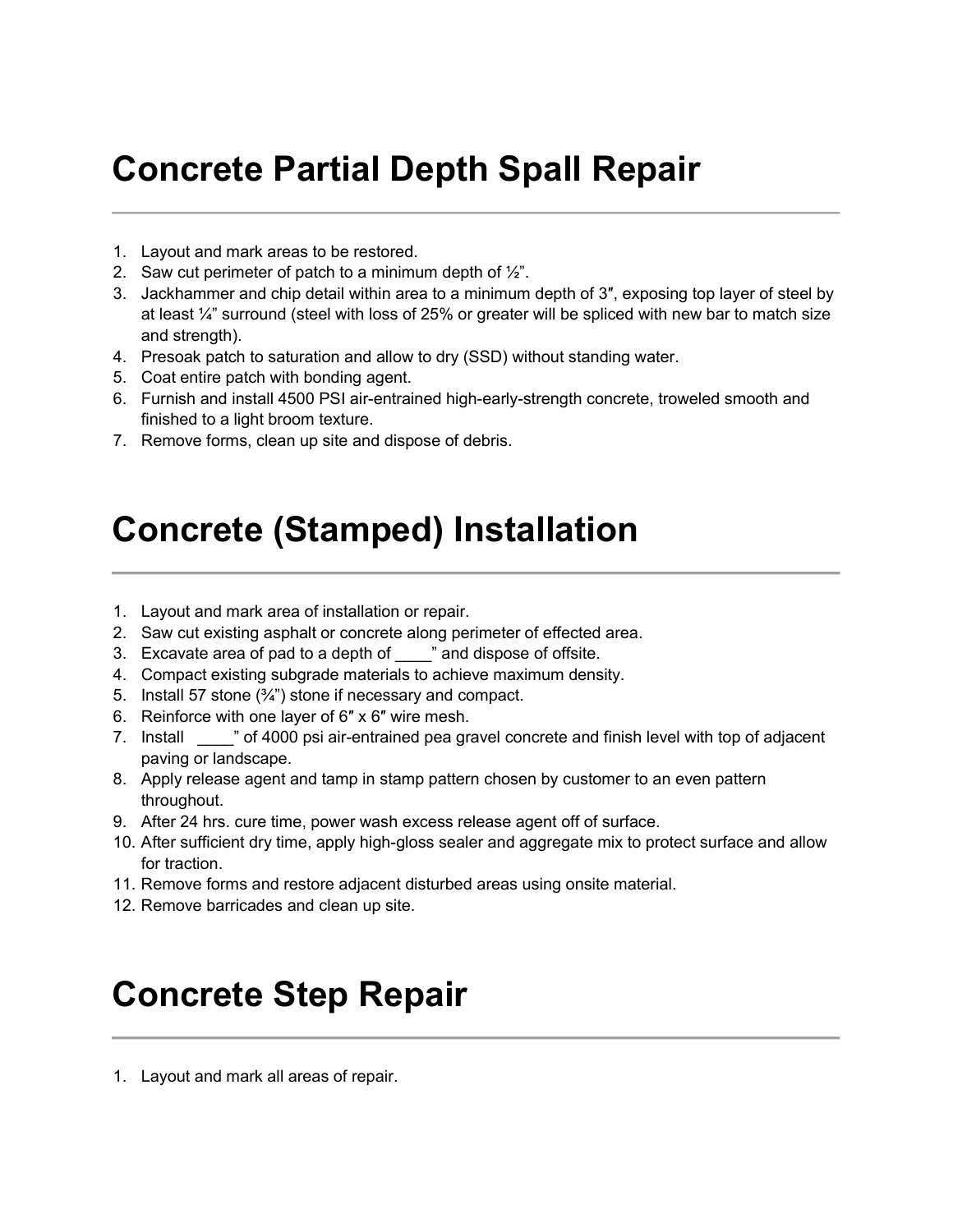- 2. Demolish and remove areas to be repaired to the nearest joint or saw cut. Dispose of all debris off site.
- 3. Reform step bracing where necessary.
- 4. Re-pour steps using 3500 PSI concrete at a 4″ slump.
- 5. Strip forms and face risers.
- 6. Place light broom finish on surface for traction.
- 7. Supply barricades where needed, clean up job site area.
- 8. Remove forms and restore adjacent disturbed areas using onsite materials.

# Drain - French Drain Installation, Repair, or Replacement

- 1. Layout area for installation of underground drain.
- 2. Excavate drain area to a depth of 24″ and dispose of soil off site.
- 3. Install permeable fabric liner in drain area.
- 4. Install approximately 8″ of filter stone and compact.
- 5. Install 4″ slotted drainage pipe and connect to catch basin using 4′ of solid schedule 40 PVC pipe.
- 6. Install approximately 12″ of filter stone on top of drain pipe and compact as necessary.
- 7. Install 2.5″ of base course asphalt and compact to insure maximum stability.
- 8. Install 1.5″ of surface asphalt and roll to achieve a true and firm finish.
- 9. Seal all edges with rubberized sealant.

# Drain - Trench Drain Re & Re

- 1. Saw cut perimeter of existing trench drain.
- 2. Excavate and remove concrete and existing trench drain grates.
- 3. Reform trench drain to proper dimensions. Place 1/2″ rebar mat 12″ on center.
- 4. Pour concrete using 4500 PSI. Supply barricades where needed.

# Drain - Inlet Repair

- 1. Saw cut perimeter of existing inlet.
- 2. Excavate and remove concrete and existing inlet grates.
- 3. Reform inlet to proper dimensions. Place 1/2″ rebar mat 12″ on center.
- 4. Pour concrete using 4500 PSI. Supply barricades where needed.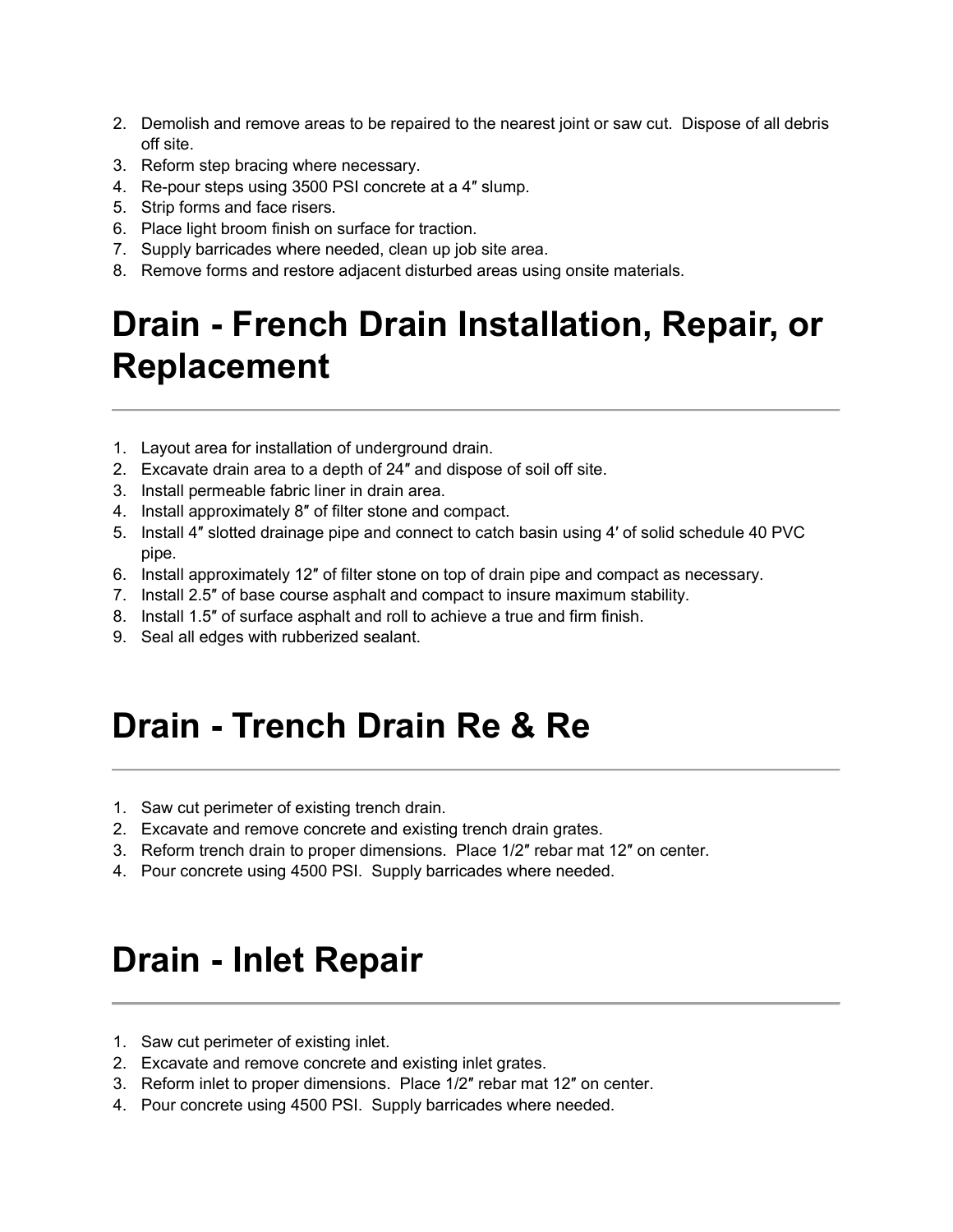## Drain - Inlet Repair

- 1. Saw cut area around storm drain.
- 2. Excavate area to expose existing drain box walls.
- 3. Remove existing brick to a depth of 24″.
- 4. Install new precast inlet box with drain gate.
- 5. Backfill area surrounding inlet.
- 6. Install 6″ of 3/4″ modified stone.
- 7. Tamp area to insure maximum compaction.
- 8. Install 4″ binder material.
- 9. Install 2″ of wearing course material.
- 10. Seal all joints using rubberized crackfill.

# Drain - Storm Drain Lid Fix

- 1. Break up and remove broken storm lid.
- 2. Form up for new concrete lid.
- 3. Install 1/2″ rebar mat.
- 4. Pour new concrete using 3500 PSI air entrained concrete.
- 5. Reset old frame and cover.
- 6. Install new steel angle.
- 7. Strip forms and clean up job site.

## Garage Power washing

- 1. Application of concrete cleaning solution and/or de-greasing solution to entire concrete floor.
- 2. After sufficient dwell time, rinse off de-greasing solution, utilizing high pressure spray and hot water.
- 3. Pressure wash all areas of floors utilizing a 3000 PSI high pressure spray to remove all dirt, mold, mildew and other foreign contaminants.
- 4. Exhaust fans and lights must be left on during the cleaning process.
- 5. PCM will not be responsible for the proper working order of the drainage system in the parking garage.
- 6. The customer is responsible for ensuring that the drains are in proper working order prior to the commencement of the work.
- 7. There will be a \$300 per level surcharge if the drains are clogged or malfunctioning.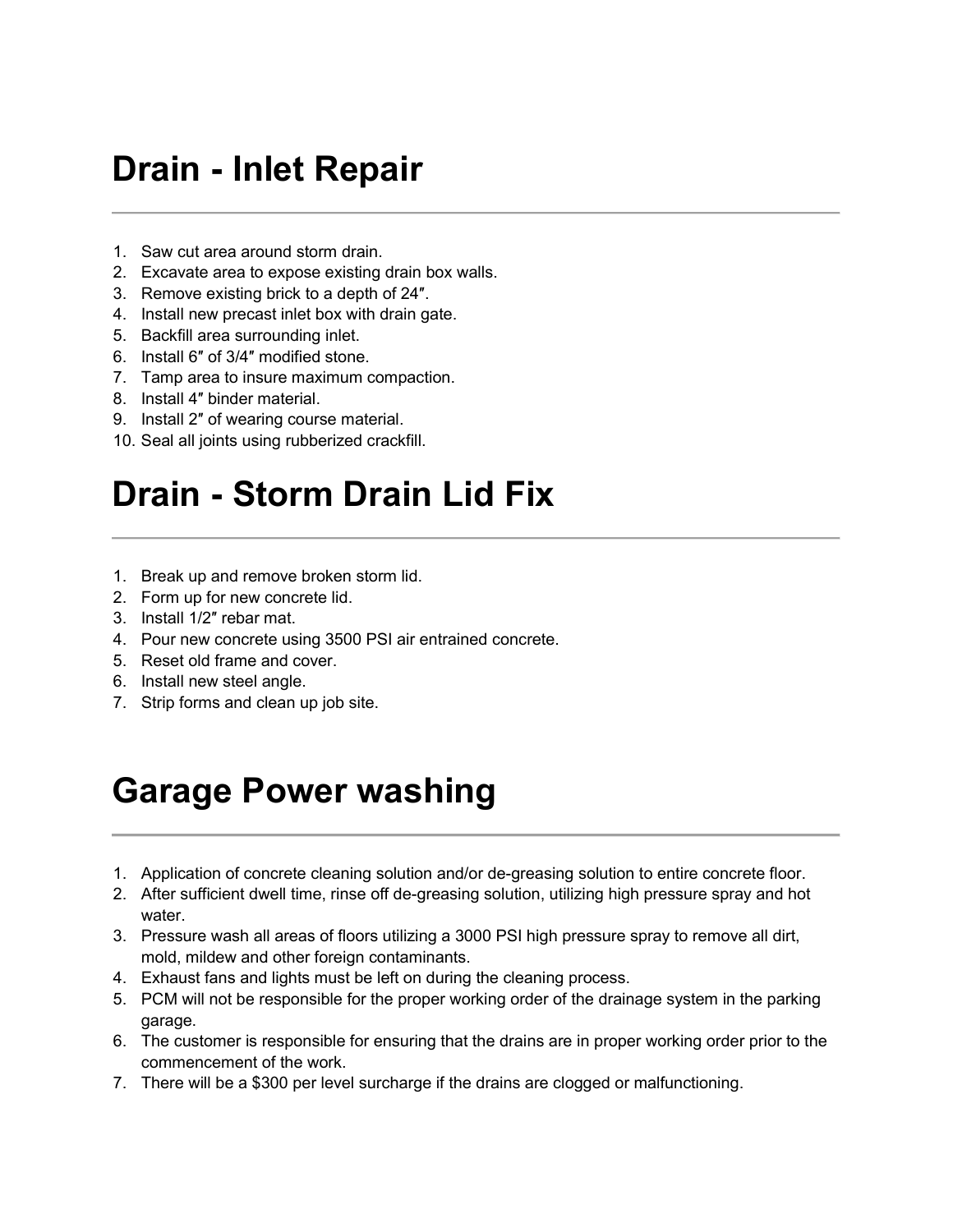# Garage Rinsing

- 1. Application of concrete cleaning solution and/or degreasing agent to oil spots only.
- 2. Allow sufficient dwell time of cleaning solution. Follow with a complete power rinse (3000 PSI) over the entire garage area to remove dirt, debris and only surface contaminants.
- 3. Water and water supply to be supplied by owner.
- 4. Exhaust fans and lights must be left on during the cleaning process.
- 5. PCM will not be responsible for the proper working order of the drainage system in the parking garage.
- 6. The customer is responsible for ensuring that the drains are in proper working order prior to the commencement of the work.
- 7. There will be a \$300 per level surcharge if the drains are clogged or malfunctioning.
- 8. Deep pollution lines and/or stains may not be fully removable.

## Garage Survey

- 1. Perform detailed delamination survey with mapping to identify existing and potential problem areas (e.g., deteriorated delaminated concrete, cracking, water infiltration, joint failures).
- 2. Prepare and submit report summarizing findings and recommended repairs.

# Parking Lot Sweeping

Sweep area clean of dirt and debris utilizing a mechanical sweeper, brooms and shovels.

# Pavement Marking Restripe to Current and Existing Conditions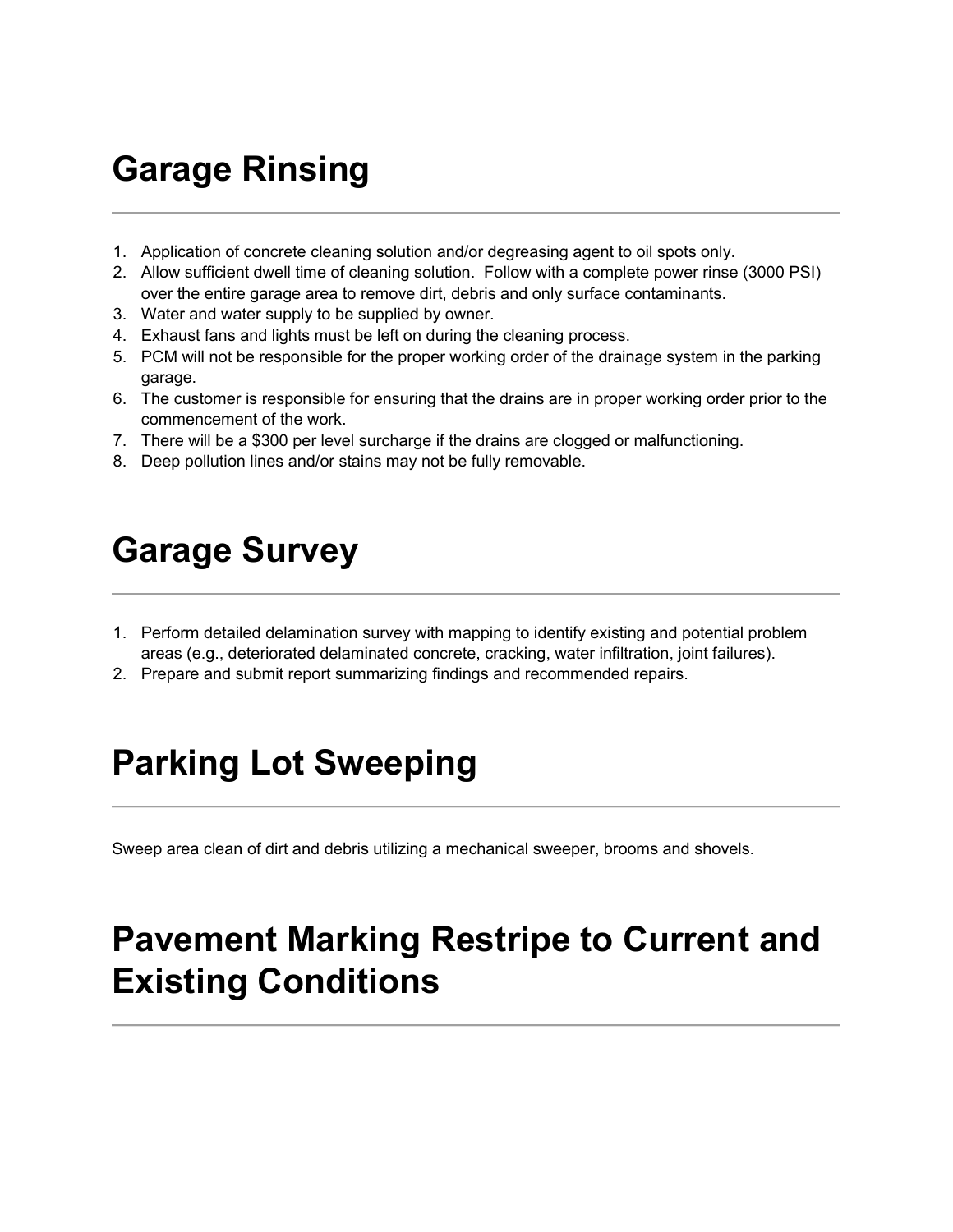Re-stripe as to current and existing specifications. All work performed using Sherwin Williams or Franklin Set Fast Low VOC traffic marking paints which meet new Federal EPA standards for VOC emissions. Curbs (if included) will be scraped prior to painting.

#### Pavement Marking Layout and Installation

Layout and install as to existing site map and/or new specifications. All work performed using Sherwin Williams or Franklin Set Fast Low VOC traffic marking paints which meet new Federal EPA standards for VOC emissions. Curbs (if included) will be scraped prior to painting.

#### Precast Tee Slab Repair

- 1. Sound out area to be repaired, square cut and remove delaminated concrete.
- 2. Prior to patch back, sandblast all exposed steel and coat with rust inhibitors and weld/replace broken weld tabs.
- 3. Fill spall with high-density rapid-set patch mortar troweled to match existing surfaces.

### Paver Resetting

- 1. Remove existing pavers.
- 2. Prepare sub base for installation of existing pavers.
- 3. Install pavers and regrout as necessary with standard color mortar, matching any existing as closely as possible.
- 4. Clean and remove all debris.

#### Paver Replacement

- 1. Remove chipped broken or cracked pavers as marked.
- 2. Prepare sub base for installation of new pavers.